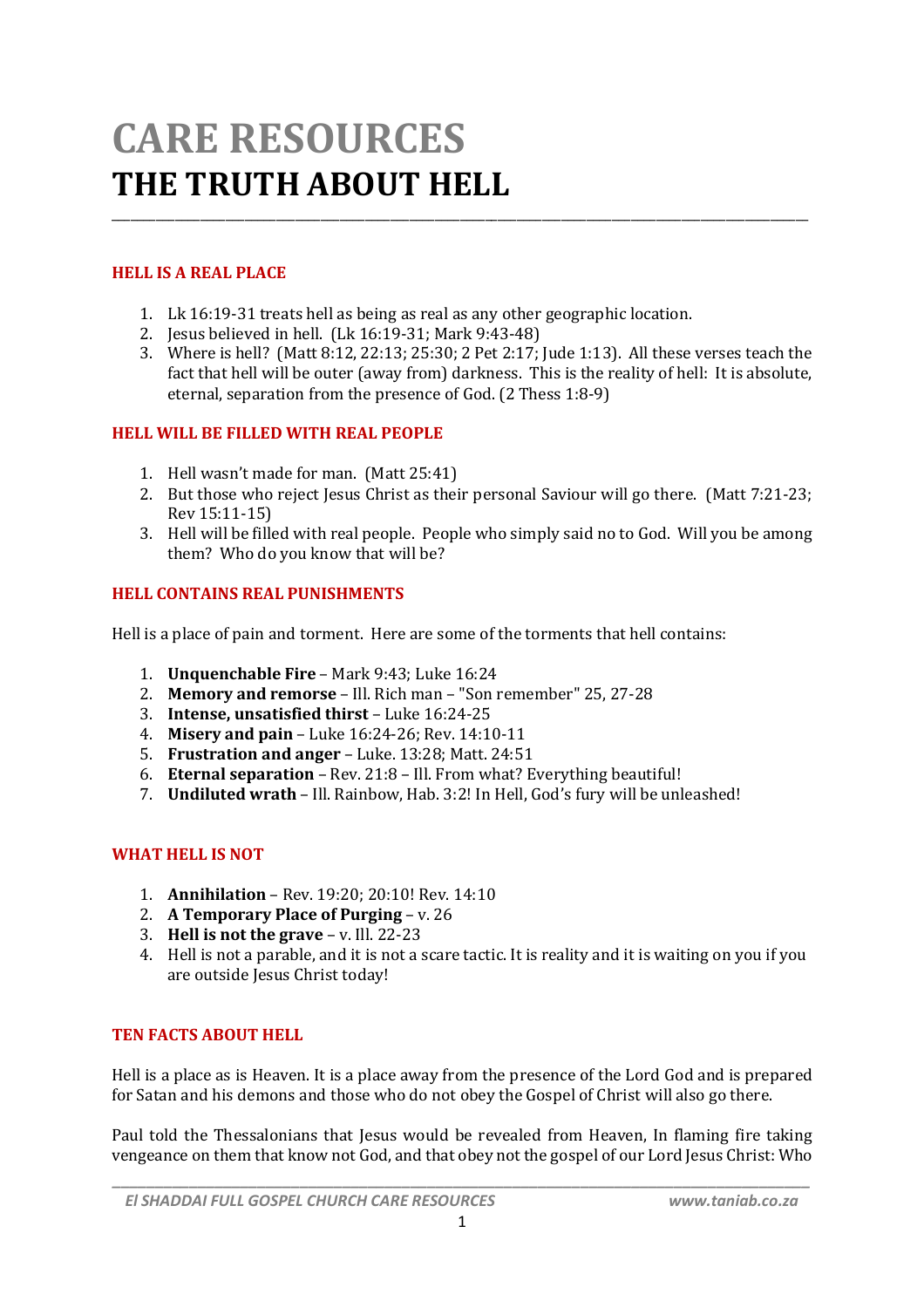shall be punished with everlasting destruction from the presence of the Lord, and from the glory of his power (2 Thessalonians 1:8-9, KJV).

## **With this in mind, please note these ten facts about Hell.**

- 1. Fact One: Hell is likened to a lake of fire into which the wicked will be cast alive (Revelation 19:20; 20:15).
- 2. Fact Two: Hell is likened to a bottomless pit (Revelation 20:1).
- 3. Fact Three: Hell was prepared for the Devil and his angels (Matthew 25:41).
- 4. Fact Four: Hell is a place of everlasting punishment (Matthew 25:46).
- 5. Fact Five: Hell is a place where one can never repent (Matthew 12:32).
- 6. Fact Six: Hell is a place of torments (Luke 16:23).
- 7. Fact Seven: Hell is a place where the worm dies not and the fire is not quenched (Mark 9:46).
- 8. Fact Eight: Hell is a place of everlasting destruction from the presence of God (2 Thessalonians 1:6-10).
- 9. Fact Nine: Hell is a waterless place with no exit (Luke 16:24-26).
- 10. Fact Ten: Hell is a place of outer darkness, weeping, and gnashing of teeth(Matthew 25:30).

Hell is not a place that any rational thinking person would want to go or want anyone else to go. Those who are unrighteous will be in Hell. Obey the Gospel of Christ today to avoid the horrors of this place in eternity.

## **FIVE MORE FACTS ABOUT HELL**

*"Then he will say to those on his left, 'Depart from me, you cursed, into the eternal fire prepared for the devil and his angels.' . . . and these will go away into eternal punishment, but the righteous into eternal life." Matthew 25:41, 46*

## **1. Hell is Real**

Jesus spoke about hell often. He said, *"But I will warn you whom to fear: fear him who, after your body has been killed, has authority to throw you into hell. Yes, I tell you, fear him." (Luke 12:5)* Jesus never hinted that hell is an imaginary place. Hell is real.

## **2. Hell is Eternal**

*"And the devil who had deceived them was thrown into the lake of fire and sulfur where the beast and the false prophet were, and they will be tormented day and night forever and ever." (Revelation 20:10)* Some people think that when Christians go to Heaven, non-believers simply won't exist anymore. That isn't true. The Bible tells us that we will either go to eternal punishment or eternal life. (Matthew 25:46)

## **3. You Can't Escape Hell By Being Good**

Many people believe that they are good enough for Heaven, and that only "really bad" people go to hell. But what does the Bible say? John 3:18 says *"whoever doesn't believe is condemned already."* It's not about being good enough. It is about believing and accepting Jesus Christ.

## **4. There are No Second Chances**

Some people believe they will get another chance to receive Jesus after they die. However, scripture doesn't tell us we have another chance. Hebrews 9:27 *says "people are destined to die once and after that to face judgement."* There isn't a second chance to accept Christ.